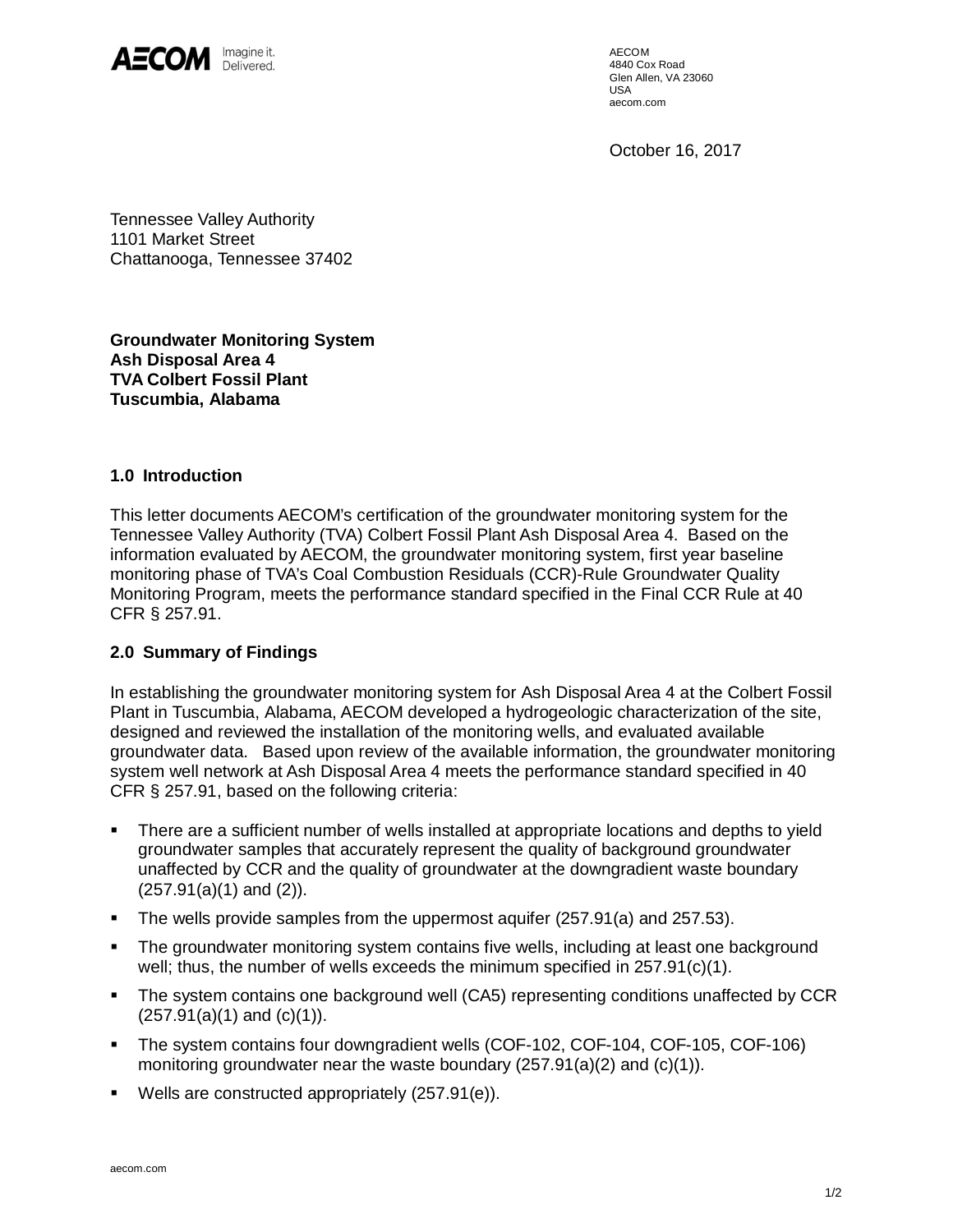

## 3.0 Qualified Professional Engineer Certification

I. Nicole Pagano, being a Registered Professional Engineer in good standing in the State of Alabama, do hereby certify to the best of my knowledge, information, and belief that the information contained in this certification is prepared in accordance with the accepted practice of engineering; that the information contained herein is accurate as of the date of my signature below; and that the design and construction of the groundwater monitoring system as described above meets the requirements of 40 CFR § 257.91. Opinions relating to environmental, geologic, and hydrogeologic conditions or other estimates are based on available data; actual conditions may vary from those encountered at the times and locations where data are obtained, despite the use of due care.

SIGNATURE:

PRINTED NAME: Nicole Pagano

- **ADDRESS: AECOM** 4840 Cox Road Glen Allen, VA 23060
- TELEPHONE: (423) 308-7279
- Attachments:

**CCR Rule Monitoring System Plan** Table 1 - Well Construction Information

DATE:  $10/16/2017$ 

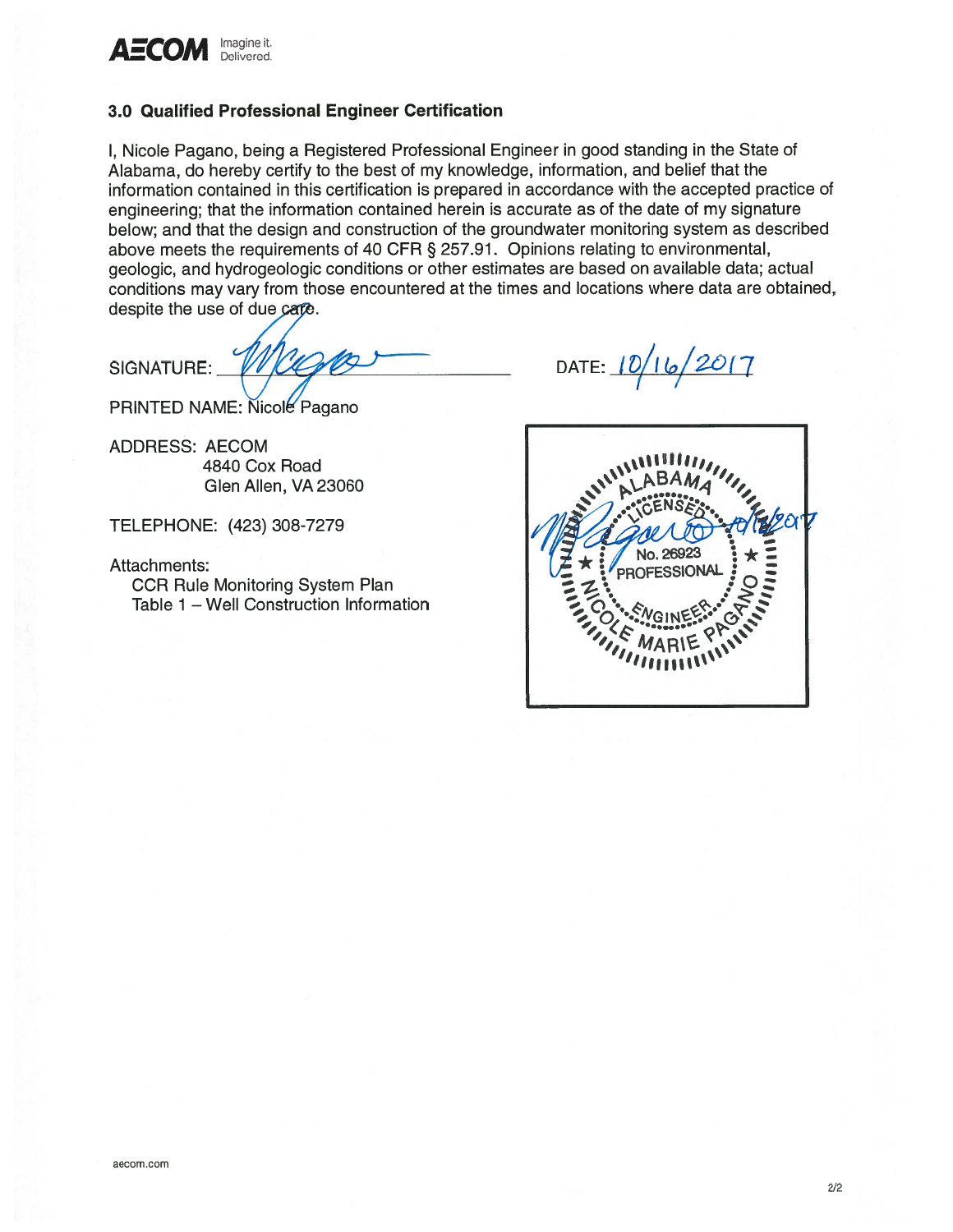